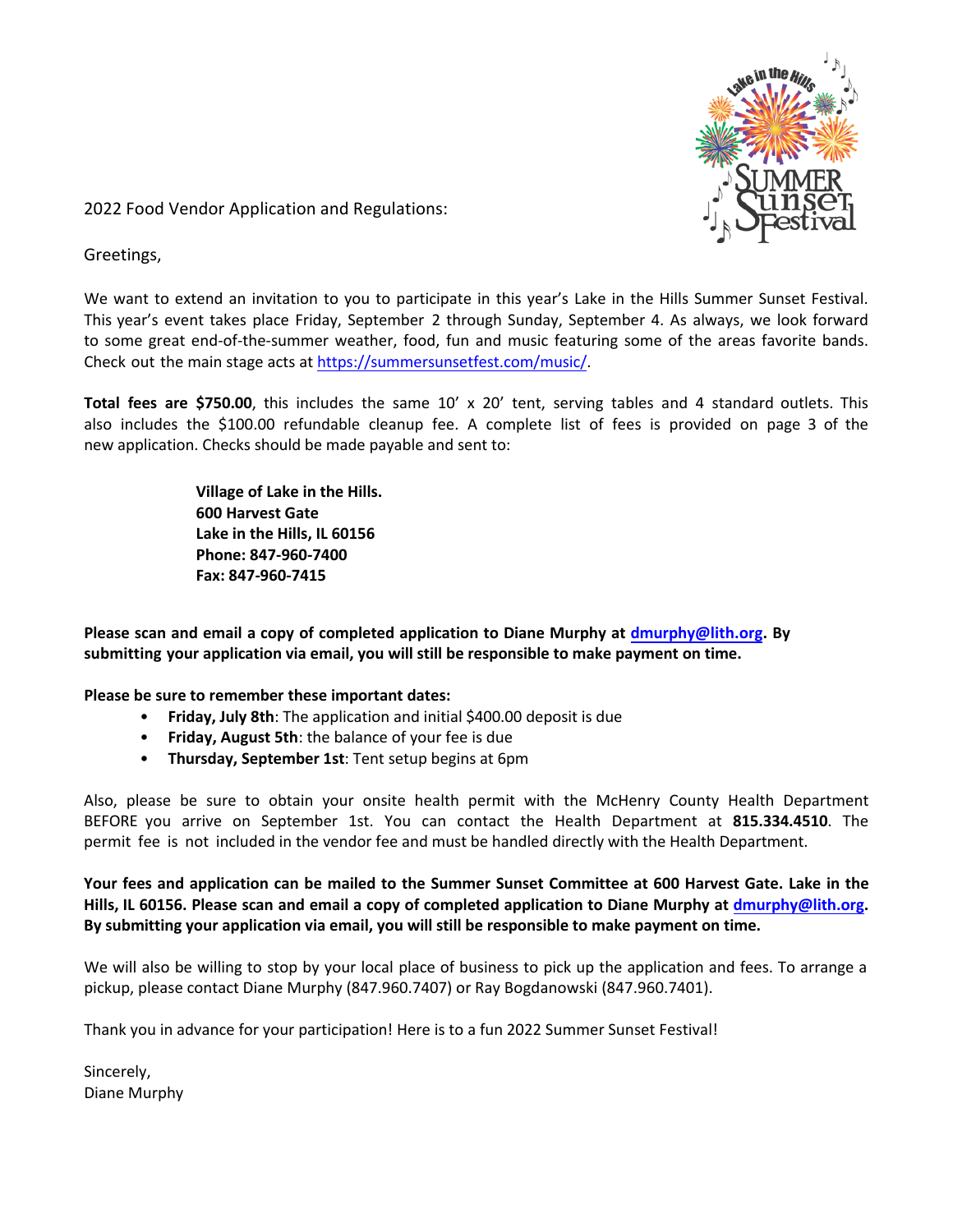## **2022 FOOD VENDOR APPLICATION**

Set-up includes a 10ft (wide) x 20ft (deep) tent space with serving counter in front, two 8ft tables, interior lighting, electrical hook-up and access to water.

| <b>Organization Name</b> | <b>Mailing Address</b> |
|--------------------------|------------------------|
|                          |                        |
|                          |                        |
|                          |                        |

| <b>Contact Name</b> | <b>Business Phone</b> | <b>Cell or Home phone</b> | <b>Email Address</b> |
|---------------------|-----------------------|---------------------------|----------------------|
|                     |                       |                           |                      |
|                     |                       |                           |                      |
|                     |                       |                           |                      |

|                 |              | <b>Preparation Details</b> |
|-----------------|--------------|----------------------------|
| Cooking onsite? |              | If so, how?                |
| $\Box$ Yes      | $\Box$ No    |                            |
| Prep offsite?   |              | If so, where?              |
| $\square$ Yes   | $\square$ No |                            |
| Storage onsite? |              | If so, what?               |
| $\square$ Yes   | $\square$ No |                            |

- I have read the rules and regulations for the 2022 Lake in the Hills Summer Sunset Festival, found under Food Vendor Regulations on page 4 and agree to abide by the same.
- Enclosed with this application is my deposit of \$400.00 that I understand is non-refundable after Friday, July 8th, 2022.
- \$100.00 of the deposit is a refundable cleaning deposit provided my area is completely cleaned after the end of the festival.
- I further understand that the balance of this contract is due by Friday, August 5, 2022.
- Any questions, call Diane Murphy (847.960.7407) or Ray Bogdanowski (847.960.7401).

Signature:

**X**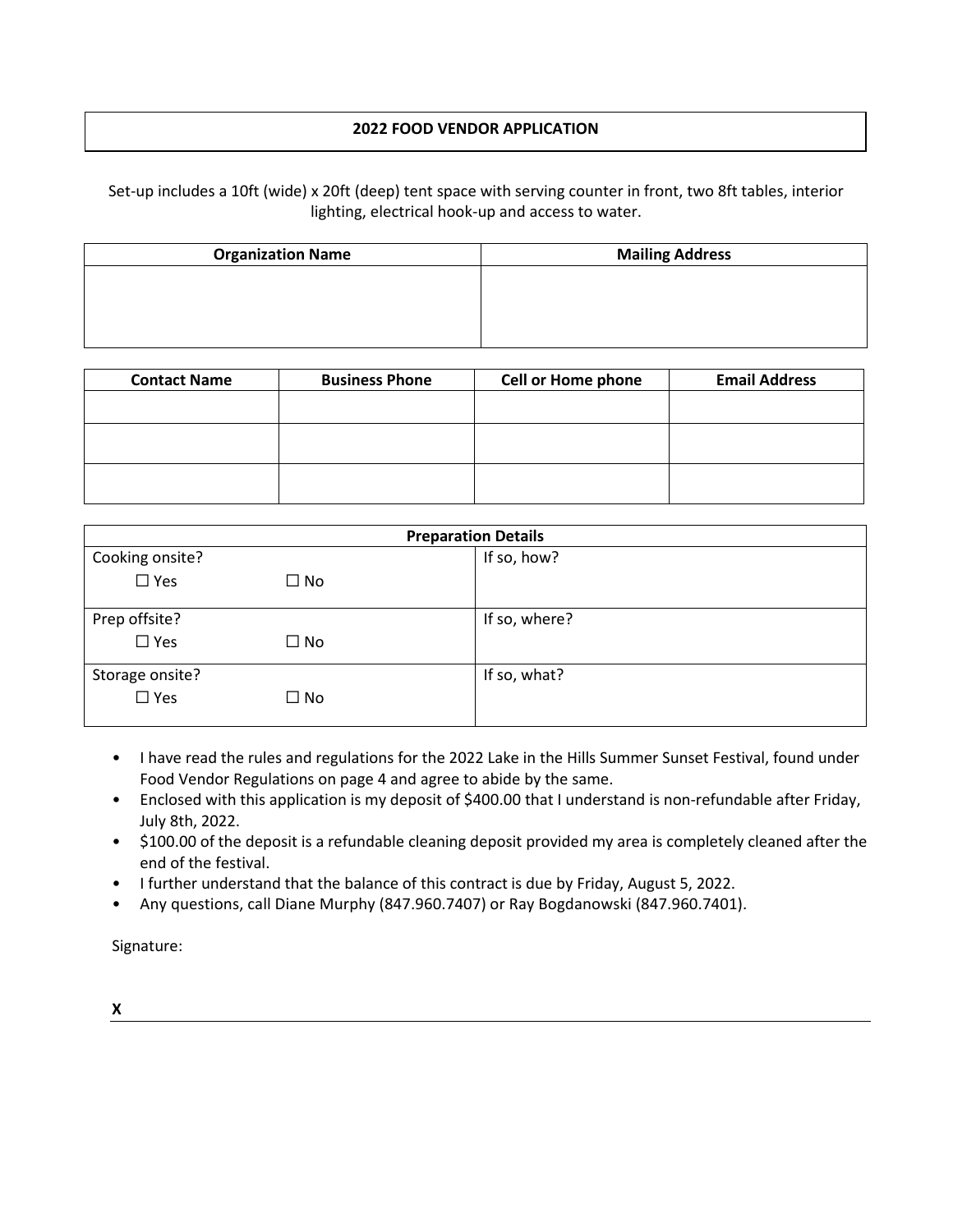## **Menu Items**

Please include all items INCLUDING drinks and pre-packaged goods. All menu items, including pre-packaged goods, will be approved by the Food Vendor Committee. The Food Vendor Committee will limit the number of duplicate food items served so as to provide a wide variety of food options and to protect vendor sales of unique items. Please refer to the Food Vendor Regulations on page 4 for additional menu regulations.

## **Electrical Needs**

| Item | Voltage | Amps | <b>Plug Type</b> |
|------|---------|------|------------------|
|      |         |      |                  |
|      |         |      |                  |
|      |         |      |                  |
|      |         |      |                  |
|      |         |      |                  |
|      |         |      |                  |
|      |         |      |                  |
|      |         |      |                  |
|      |         |      |                  |
|      |         |      |                  |
|      |         |      |                  |
|      |         |      |                  |
|      |         |      |                  |
|      |         |      |                  |